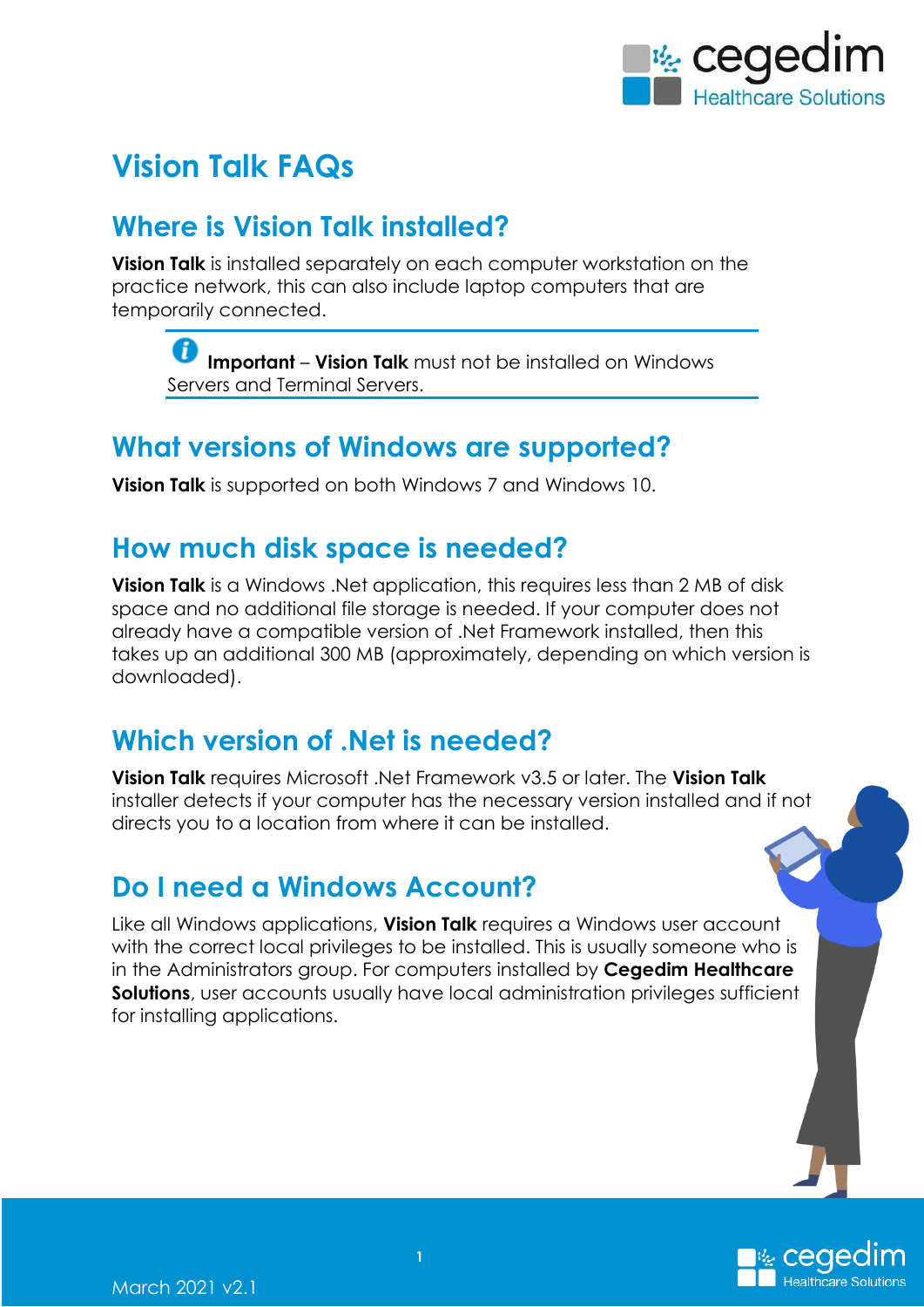

### **We are not allowed to install applications on our computers, can you help?**

If your computers are managed by a third party, for example, CCG or Health Board, you may not be allowed to install applications, or you may need to obtain permission from them to install **Vision Talk**. You need to contact the third party to make arrangements for **Vision Talk** installation.

If you need further assistance with the third party, contact your **Cegedim Healthcare Solutions** Account Manager.

### **Do I need to order a separate licence for each of our practice branches?**

No. A **Vision Talk** licence is valid for all the computers at your practice, across all branches/locations.

You are not allowed to share your **Vision Talk** licence with other practices or organisations.

### **How many users does Vision Talk Support?**

There is no preset maximum number of users in **Vision Talk**. When you order **Vision Talk** you are asked for the number of computers you want to install it on. This should include the computers at all your practice branches/locations where you want to use the product. When the licence is created the number of activations is set.

### **Can I change the number of computers I want to install it on?**

Yes. If you underestimated the number of computers you have when you ordered **Vision Talk**, or have since added new computers, we can increase the number of allowed computers for your licence. Call the **Cegedim Healthcare Solutions Helpline**; there is no additional cost for this.

### **For how long is the Vision Talk licence valid?**

Your **Vision Talk** licence has no expiry date. If you no longer want to use **Vision Talk** then let your Account Manager know. We stop invoicing you for the annual support fee and your licence is revoked. After this, **Vision Talk** no longer works and should be uninstalled from each computer.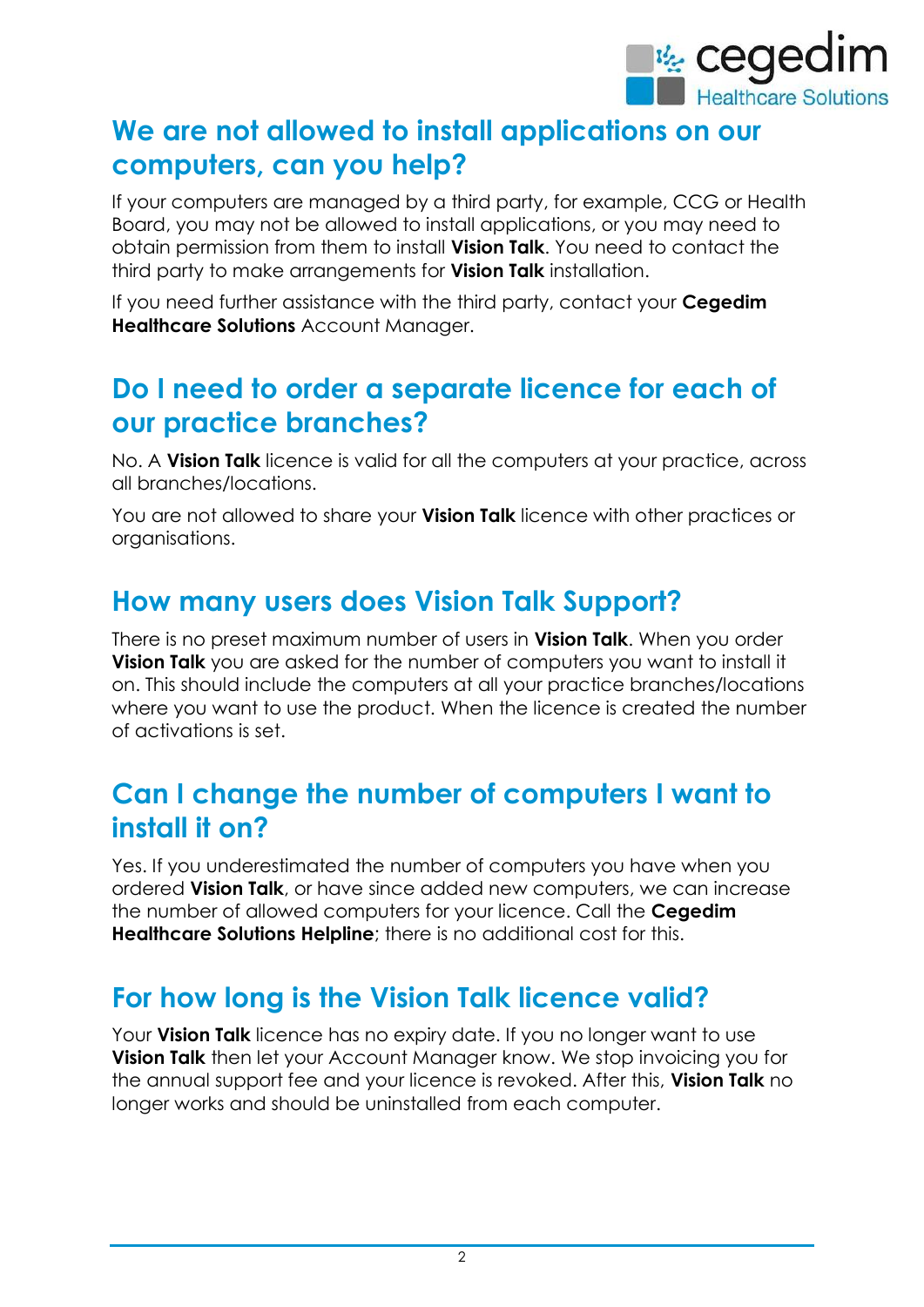

## **Can I have my Vision Talk licence details again?**

Your **Vision Talk** licence is sent to you when you order the product. If you have lost this information, call the **Cegedim Healthcare Solutions Helpline** who can send the details again.

## **Does Vision Talk work with hosted (managed) systems?**

Yes. Although **Vision Talk** is installed on your local computer, you can use the product whilst you are connected to your hosted **Cegedim Healthcare Solutions** system. **Vision Talk** is always on top of your display so you can see new conversations coming in, can send new conversations out and raise and respond to Panic Alerts.

## **Does Vision Talk need Vision 3?**

No. **Vision Talk** works independently to **Vision 3** and can be used on computers that do not have **Vision 3** installed.

### **Can Vision Talk be used in branches?**

**Vision Talk** can be installed across a single network, which includes branch sites. Alerts are triggered on all workstations regardless of the location.

### **Where do I go for Vision Talk support?**

Call the **Cegedim Healthcare Solutions Helpline** for all **Vision Talk** problems and questions.

### **Is there a trial period for Vision Talk?**

No. If you decide you do not want to use the product within 30 days of ordering it, let us know. We issue a credit for the initial product cost and revoke your licence. You are not charged any further for it.